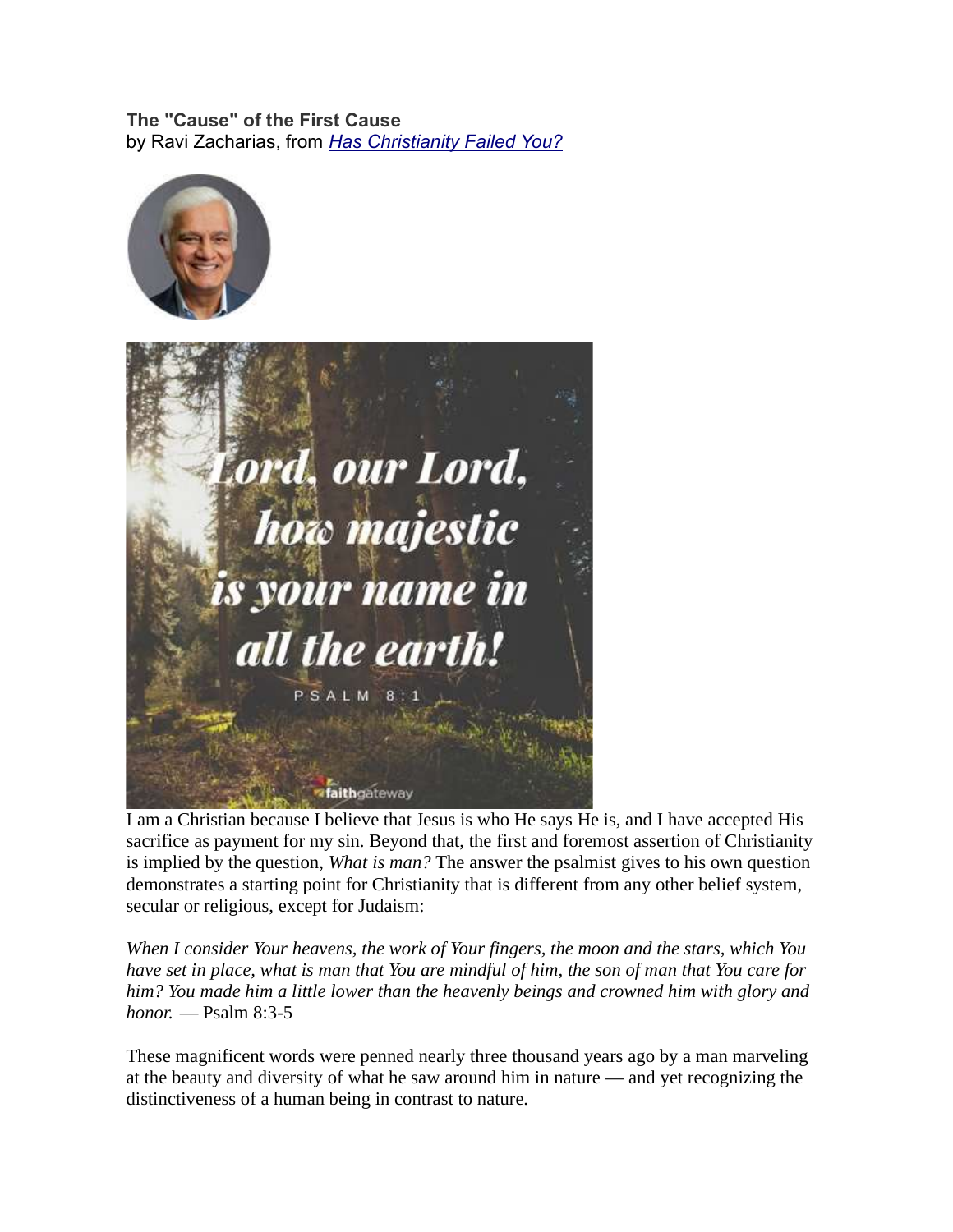A story circulated some years ago about Sherlock Holmes and his loyal friend and student Watson, who were together on a camping trip. After a good meal, they lay down for the night and went to sleep. Some hours later, Holmes awoke and nudged his faithful friend awake.

"Watson," he said, "look up at the sky and tell me what you see." "I see millions and millions of stars," Watson replied.

Watson pondered the question and then said, "Astronomically, it tells me that there are millions of galaxies and potentially billions of planets. Astrologically, I observe that Saturn is in Leo. Horologically, I deduce that the time is approximately a quarter past three. Theologically, I can see that God is all-powerful and that we are small and insignificant. Meteorologically, I suspect that we will have a beautiful day tomorrow. What does it tell you?"

Holmes was silent for a minute before speaking. "Watson, you idiot!" he said with a measure of restraint. "Someone has stolen our tent!"

As funny as this story is, if we apply it to our present discussion, we see that an enormous robbery has taken place in which someone has stolen from you that which provides shelter or the covering for your life. It is not accidental that those who stick to a scientific single vision of ultimate reality start by denying a Creator, and from there, all of the disciplines are herded together to create a mentality that asserts that any worldview seeking a transcendent explanation for our universe is unwelcome in intelligent discussion. When science categorically and unconditionally insists to all who hunger for religious truth that there is no such thing, it has ceased to be science and is only revealing its hostility.

This, I'm afraid, is what is revealed by the stridency and belligerence of the "new atheists." They are not open or willing to go where the evidence leads, unless that evidence sustains their own naturalistic assumptions. They have covertly reduced all philosophical thought and deduction to — ironically — faith. Perhaps inadvertently, in denying a Creator they also deny the essential worth of creation and of the act of creating, which means, then, that all great art, music, architecture, and writing must be consigned to the ash heap, because the inspiration behind these great expressions and reflections of the transcendent is denied as non-real or faith (it cannot be scientifically or empirically studied or observed). The same must apply to all the great themes of love, beauty, truth, morality, justice, and the like, as they too cannot be empirically or scientifically studied and observed.

The starting points, then, of Christianity and naturalistic science diverge, and unfortunately the resulting conflict often brings more heat than light. For when the starting point of one belief system is an intelligent mind with a purpose and that of the opposing belief system is matter and randomness, the ending points are determined right from the beginning.

On a side note, I would like to say that certain people who held these beliefs of naturalism could have saved me a lot of reading. In my days of graduate studies the noted philosopher Antony Flew was the atheist with whom we had to contend. I spent hours coming to terms with Flew's arguments and all that he demanded of theism in terms of logic and proof. Because he was the most noted atheist of that time, it was imperative that we understood and were able to respond to his challenges.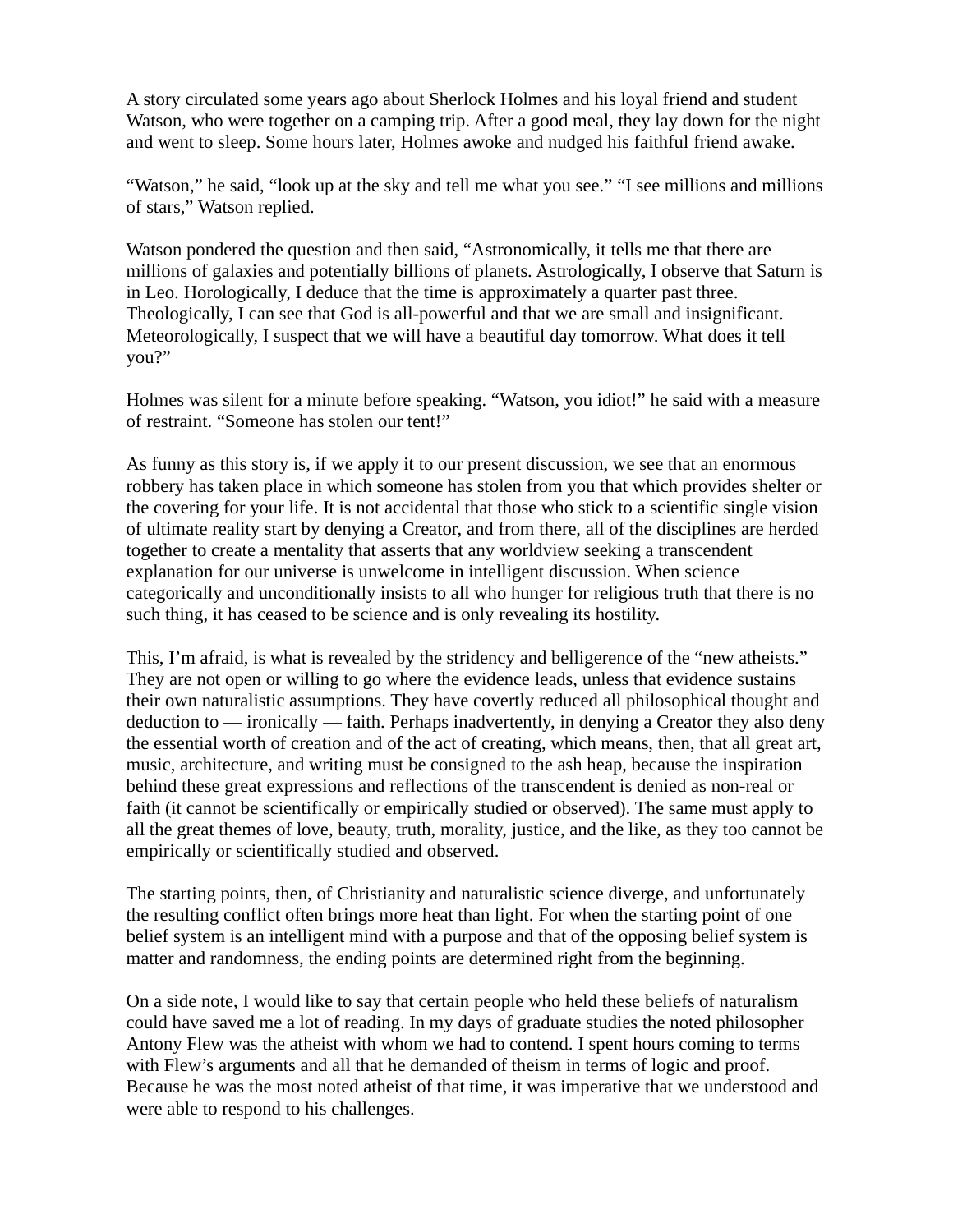Now times have changed, and Antony Flew finds himself in the position of writing against the vociferous atheists of our day because he contends that atheism is no longer a logically tenable position for him. He is willing, he says, to go where the evidence leads. In his bookThere Is a God, Flew reflects on an argument regarding the probability of human origin that he had to deal with in his younger days.

The argument runs like this: How long would it take for an infinite number of monkeys pounding on an infinite number of typewriters to compose a sonnet by Shakespeare? (Believe it or not, this argument was based on an experiment conducted by the British National Council of the Arts.) A computer was placed in a cage with six monkeys, and after one month of hammering away at the keys and using the computer as a bathroom, the monkeys produced fifty typed pages — but not one single word.

This is amazing, considering that the shortest word in English could be a one-letter word such as the letter a or I. But a one-letter word is only a word if there is space on either side of it. Flew points out that if one considers that there are thirty keys on a keyboard, the possibility of getting a one-letter word is one in  $30 \times 30 \times 30$ , which is one in 27,000. If these attempts could not even result in one one-letter word, what is the possibility of getting just the first line of one of Shakespeare's sonnets, let alone a whole sonnet? Flew quotes scientist and author Gerry Schroeder on the sheer improbability of the random existence of the universe:

If you took the entire universe and converted it to computer chips — forget the monkeys each one weighing a millionth of a gram, and had each computer chip able to spin out 488 trials at, say, a million times a second; if you turn the entire universe into these microcomputer chips and these chips were spinning a million times a second [producing] random letters, the number of trials you would get since the beginning of time would be 10 to the 90th trials. It would be off again by a factor of 10 to the 600th. You will never get a sonnet by chance — let alone the complete works of Shakespeare. The Universe would have to be 10 to the 600th times larger. Yet the world just thinks the monkeys can do it every time.

For Flew, the sheer improbability that such an intricate design as we have in this universe is the product of mindless evolution is insurmountable; the universe must have purpose and design behind it.

As powerful an argument as statistical improbability is, a simple point I want to make here is that although the specifics may be different, this is not a new argument for the improbability of chance. Antony Flew knows this to be so. But I must add that no dyed-in-the-wool naturalist is likely to suggest that our universe could not have beaten such odds. They will say that just because it is improbable, it doesn't mean that the universe didn't happen this way — a view that vehemently resists both human limitation and the humility required to follow reason where it leads. Instead, they will wax eloquent, like Watson, on endless categories of convoluted descriptions of what "might" or "could" have happened, all the while ignoring the most obvious deduction or conclusion before them as to the origin of the universe — that it was a deliberate act of creation by an intelligent being. Stubbornly and deliberately ignoring that "the tent has disappeared," there is no way for naturalists to account for human relational hungers, so they refuse to recognize that these hungers are validated by the real fact that people relate to other people through a relationship.